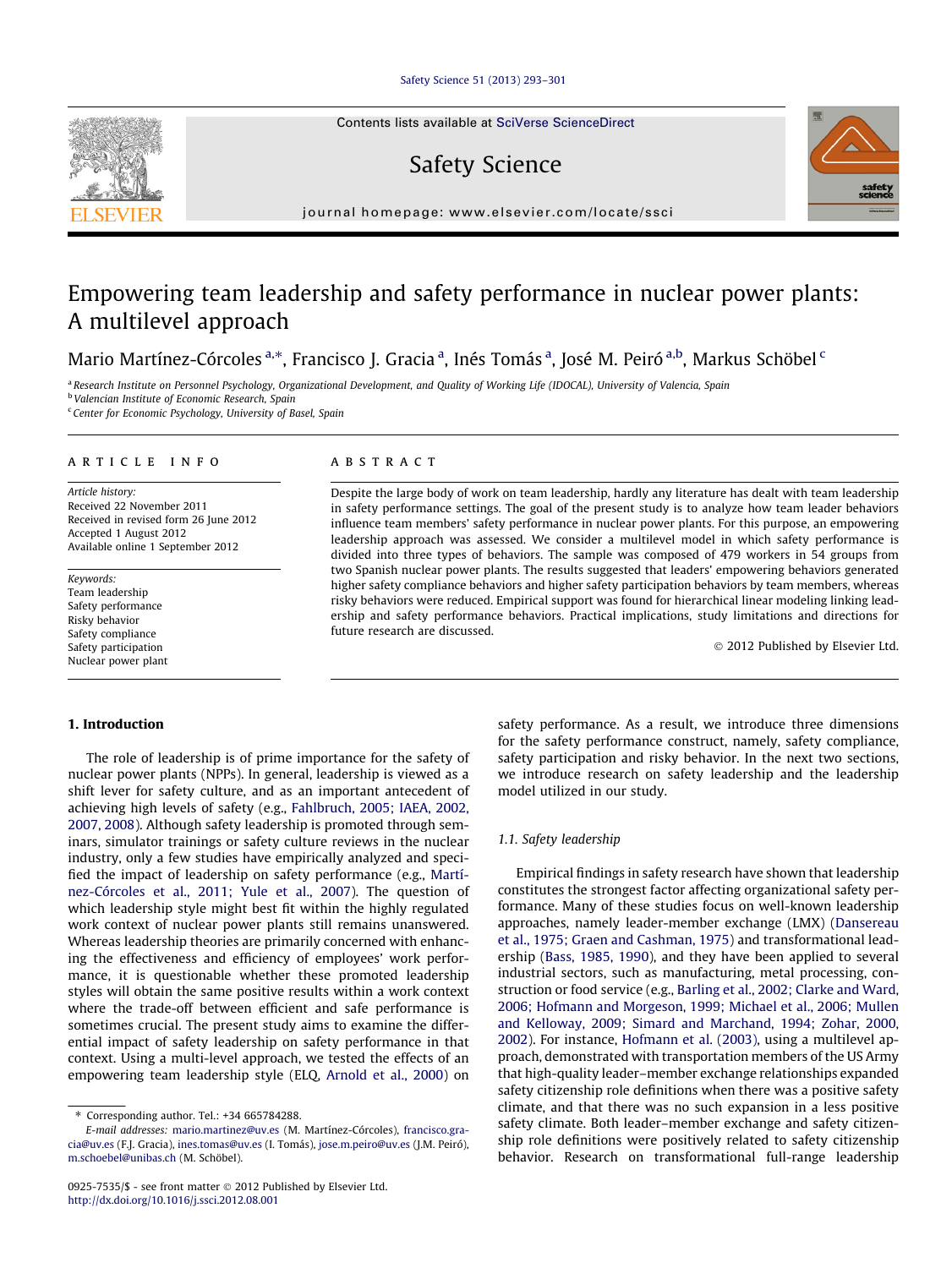

Fig. 1. Hypothesized multilevel model.

models [\(Bass, 1990; Bass and Avolio, 1997\)](#page--1-0) reveals that group-level leadership [transformational and constructive (contingent-reward) leadership] predicted injury rates in manufacturing jobs through the mediation of group-level safety climate ([Zohar, 2000\)](#page--1-0).

In nuclear power plants, research about leadership and its relationship with safety performance is very scarce. For example, [Kivimaki et al. \(1995\)](#page--1-0) found that participative management (providing communication and feedback to subordinates) was positively associated with safety performance. According to [Flin and](#page--1-0) [Yule \(2004\)](#page--1-0), stimulating, individually considerate, and rewarding styles were found to be influential in leaders' impact on workers safety behaviors. [Katsva and Condrey \(2005\)](#page--1-0) suggested that the most effective leadership style in nuclear power plants (at all leadership levels) would be characterized by flexibility, the development and implementation of new ideas, and the encouragement of new initiatives. [Martínez-Córcoles et al. \(2011\)](#page--1-0) conducted a study in a nuclear power plant that assessed the impact of an empowering leadership style<sup>1</sup> (EL) on the perceived safety behaviors of employees. Focusing on individual leadership, they found that EL enhances perceived safety behaviors by means of safety climate. Moreover, the authors show that empowering leaders influence employees' perceived safety behaviors positively in both strong and weak safety cultures. Thus, one can tentatively conclude that leadership styles that encourage and empower workers should have a positive effect on safety in NPPs.

The present study aims to expand the findings of [Martínez-](#page--1-0)[Córcoles et al. \(2011\)](#page--1-0) in three distinct ways. Firstly, a multi-level approach is used to assess the impact of EL at the group-level; i.e. the group influence of team leadership is assessed. This approach agrees with recent team and leadership literature calling for the use of multilevel methodology in team and organizational settings [\(Burke et al., 2006](#page--1-0)). Secondly, safety performance is differentiated into three different types of safety performance behaviors (see Fig. 1) that are relevant for work performance in NPPs. Thirdly, we test the direct effects of leadership on safety performance. In addition to their climate mediated effects (see [Martínez-Córcoles](#page--1-0) [et al., 2011\)](#page--1-0), supportive leadership styles are also likely to have direct (i.e., unmediated) effects on safety records, due to their characteristics (i.e., open and egalitarian communication within and across group boundaries) [\(Zohar, 2003\)](#page--1-0). Next, we will first introduce the empowering leadership model, and then state our predictions about the impact of EL on safety compliance, safety participation and risky behavior.

#### 1.2. Empowering leadership

The empowering leadership model by [Arnold et al. \(2000\)](#page--1-0) claims that the main function of a leader is to increase a team's potential for self-management. The empowering leadership model distinguishes five dimensions corresponding to different behaviors that empowering leaders must show. The first one is ''leading by example'', which refers to a set of behaviors that demonstrate the leader's commitment to his or her own work as well as to the work of his/her members. With regard to safety, one can assume that leaders who practice what they preach will obtain good safety results, since a sense of coherence between what is said and what is done is created. The second dimension is ''participative decision making'', which refers to the leader's use of members' inputs in decision-making, displaying behaviors such as encouraging members to express their ideas and opinions. Leaders who encourage their employees to participate in decision-making about safety (e.g., with regard to potential safety improvements) should instill a sense of group belonging as well as a greater commitment to safety. [Tjosvold \(1990\)](#page--1-0) found that members of a flight crew performed more effectively in dangerous situations because team members were motivated by their leader to contribute to team functioning with their ideas. The third dimension is ''coaching'', the ability of leaders to encourage their team members to solve problems in a self-managed way, thereby providing members with opportunities to share and increase their knowledge. [Yule et al.](#page--1-0) [\(2007\)](#page--1-0) found that as team knowledge increases, the propensity to engage in risk-taking behaviors decreases. The fourth dimension is ''informing'', which refers to the dissemination of information by leaders, such as the organization's mission, philosophy or other important information. One can assume that good safety results will be achieved when information is transmitted by leaders on a regular basis, e.g., by means of regular group meetings where information between team members and leaders is shared. Moreover, organizations with better safety records were characterized by a high frequency of safety discussions between managers and employees [\(Cohen, 1977; Smith et al., 1978](#page--1-0)). The last dimension is ''showing concern/interacting with employees'', which includes behaviors such as taking time to discuss members' concerns or showing concern for their welfare. Leaders who provide their employees with emotional support acknowledge and reward team performance. Consequently, their behavior will achieve high levels of safety commitment among their group members. [Katsva and](#page--1-0) [Condrey \(2005\)](#page--1-0) highlight individual treatment and feedback as crucial to obtaining good safety outcomes in nuclear power plants.

The EL is a team leadership model that is suitable for application using a multilevel approach, in order to capture the specific influence of team leaders on team performance. In the present paper, a team<sup>2</sup> is considered as a group of people who work in a setting characterized by a team task, with clear boundaries, a specified authority to manage work processes, and some degree of membership stability ([Hackman, 2002\)](#page--1-0). To date, there have been relatively few multilevel theories and little empirical research on team leadership (see [Avolio](#page--1-0) [and Bass, 1995; Pearce and Conger, 2003; Pearce and Sims, 2002\)](#page--1-0). Although some authors have taken multilevel approaches into consideration in assessing the impact of group constructs like safety climate (group-level safety climate) or leadership (team leadership) on safety results, these studies have predominantly been conducted in domains where personal safety is at stakes (e.g., [Hofmann et al.,](#page--1-0) [2003; Neal and Griffin, 2006; Zohar, 2002, 2008\)](#page--1-0). However, there has been too little multilevel research about leadership in NPPs, even though scholars and practitioners recognize that team leaders play a

<sup>&</sup>lt;sup>1</sup> According to previous definitions offered by [Carson et al. \(2007, p. 1218\),](#page--1-0) [Srivastava et al. \(2006, p. 1240\)](#page--1-0) and [Vecchio et al. \(2010, p. 531\),](#page--1-0) we define an empowering leadership style as leaders' behaviors that share power with subordinates with the aim of creating self-directedness in them. Following this definition, we refer to empowering team leadership style as team leaders' behaviors that share power with the team, with the aim of creating a self-managed team.

<sup>&</sup>lt;sup>2</sup> Note that although other previous research differentiates between a group, a team, and a unit, in the present paper these terms are treated as similar.